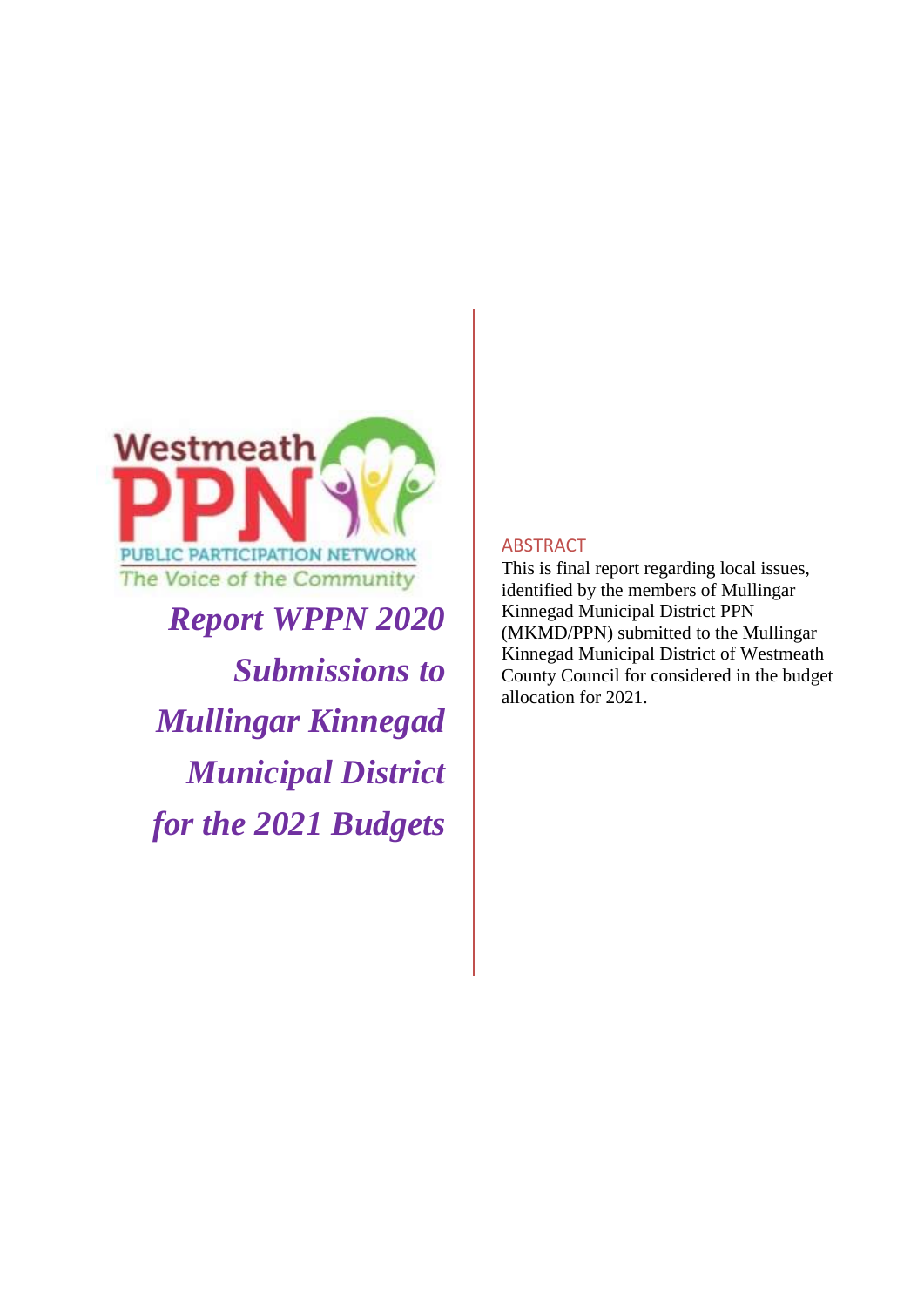

This is final report regarding local issues, identified by the members of **Mullingar Kinnegad Municipal District PPN** (MKMD/PPN) submitted to the Mullingar Kinnegad Municipal District of Westmeath County Council for considered in the budget allocation for 2021.

The Mullingar Kinnegad Municipal PPN made their recommendations for this submission having considered the paper entitled, "*Interaction between the Area Committees of the Council and the Community and Voluntary Forum*". This paper received approval from the Corporate Policy Group and members of Westmeath County Council on 29<sup>th</sup> July 2002 and the policy document "*Westmeath Public Participation Network (PPN) Interaction with Municipal Districts*" adopted by Westmeath County Council July 2016.

This report reflects on the issues, divided into **8 Themes** as agreed by consensus by the Mullingar Kinnegad Municipal PPN forum. Some of the issues highlighted had little or no financial implications and were more concerned with process, while other issues had financial implications. The Mullingar Kinnegad Municipal District PPN Forum was aware that Westmeath County Council were under budgetary and resource constraints, however urged Mullingar Municipal District and Council officials to support their submission as much as was possible.

Fifty-Four submissions were received by the MKMD/PPN on behalf of its member groups. These 54 submissions were categorised into 8 main Themes as follows:

- **1. Access/Facilities**
- **2. Covid-19 Related**
- **3. Environment**
- **4. Footpaths/Pavements**
- **5. Public Lighting**
- **6. Public Spaces**
- **7. Road Safety**
- **8. Other**

Mullingar Kinnegad Municipal PPN selected a deputation to meet with the Mullingar Municipal District and to present the submissions document on behalf of PPN members. The deputation was as follows:

| <b>PPN</b> Delegates     |                    |  |  |
|--------------------------|--------------------|--|--|
| <b>Maureen McCormack</b> | <b>Anne Drury</b>  |  |  |
| <b>Cathryn Whelehan</b>  | <b>John Carter</b> |  |  |

#### *Facilitators of PPN*

*Brigid Geoghegan, Westmeath PPN Resource Worker, Community Development Section, Westmeath County Council Ursula Harper, Westmeath PPN Support worker, Community Development Section, Westmeath County Council*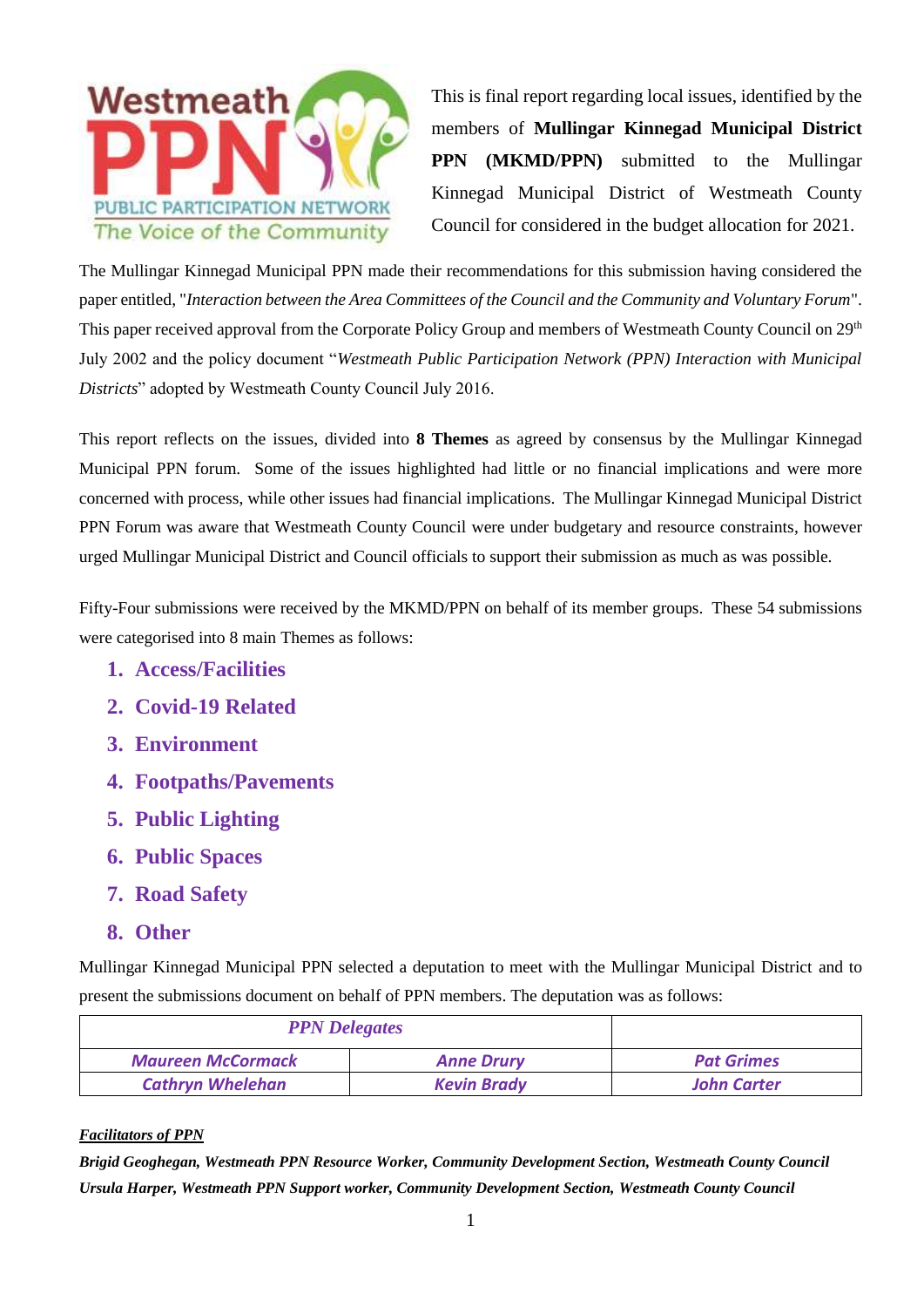#### **1. Breakdown of WPPN/MMD Submissions**

In total 20 Mullingar Kinnegad Municipal District PPN Groups made 54 submissions (Illustrated below in Figure 1 & outlined in Appendix 1 & 2)



**Figure 1: WPPN Member Groups MK MD Submissions 2020/21**

#### **2. Number of MKMD/PPN Submissions under each Theme**

The following is a breakdown number of submissions under each theme

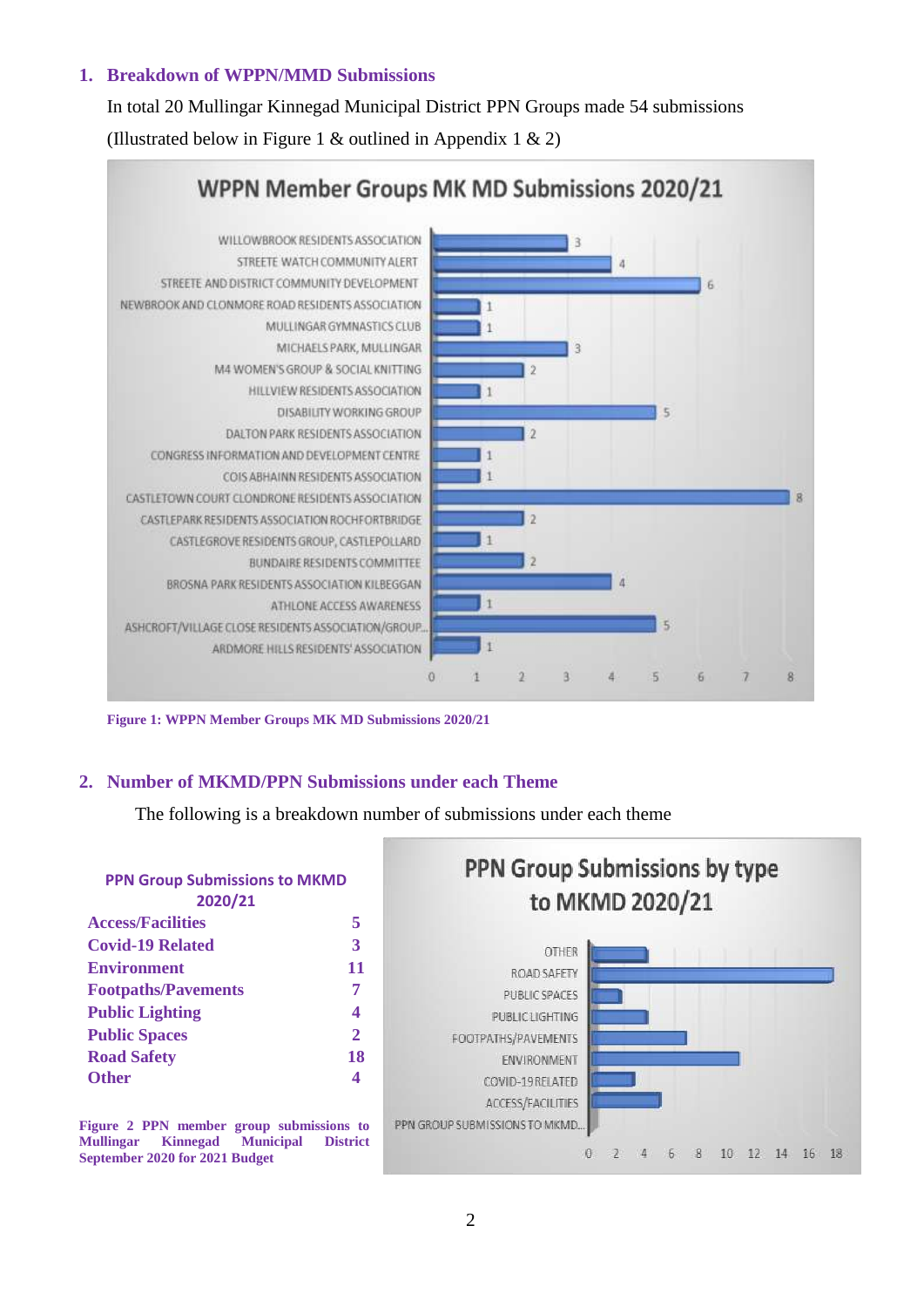#### **3. Meetings (all online)**

MKMD/PPN delegates attended Mullingar Kinnegad Municipal District meetings on behalf of WPPN groups. The MKMD/PPN delegates presented the initial submissions document to the Mullingar Municipal District members; outlining the submissions, giving and seeking clarification. They further attended meetings in which Mullingar Kinnegad Municipal District gave responses to the submissions. The responses to each individual submission are outlined in Appendix 2

It should be noted that at each meeting the MKMD/PPN delegates represented the community groups very professionally, with great confidence and passion. Great credit is due to MKMD/PPN delegates for their diligence and commitment, without them this process could not have taken place.

It should be equally noted that the MKMD/PPN delegates were treated with great courtesy and respect by the Municipal District members; they were listened to and treated with equity. MKMD/PPN offers its gratitude to the Mullingar Kinnegad Municipal District members and look forward to building upon foundations begun with this second set of submissions.

#### **4. Results**

20 MKMD/PPN made 54 Submissions; of these 54 submissions; 8 were not issues pertaining to Westmeath County Council. 26 were acted upon by Mullingar/Kinnegad Municipal District and 1 was delayed due to insufficient funds in budget to complete in 2021; however, may happen when funds are available. 15 were referred to another relevant agency or organisation and 4 others (shown in Figure 3 below)

#### **54 Submissions**

- **8 Not council issue**
- **26 Acted upon/ Completed**
- **1 Delayed due to Budgetary Constraints in 2021**
- **15 Referrals**
- **4 Other**



**Figure 3: WPPN Submissions September 2020 for 2021 Budget to Mullingar Kinnegad Municipal District**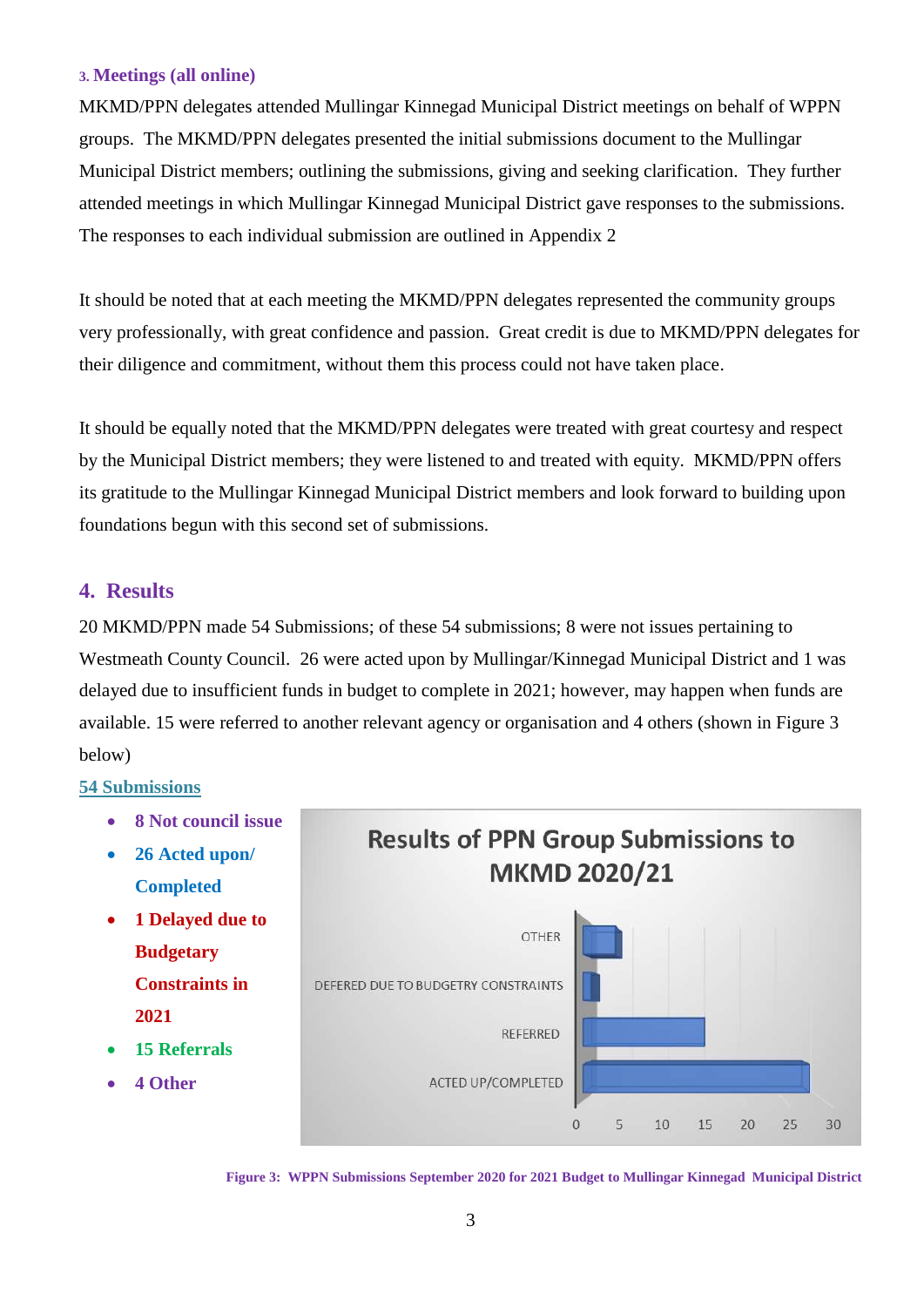## **Appendix 1**

# Community Groups who entered Submissions

| <b>Ardmore Hills Residents' Association</b>                 |
|-------------------------------------------------------------|
| Ashcroft/Village Close Residents Association/Group Raharney |
| <b>Athlone Access Awareness</b>                             |
| <b>Brosna Park Residents Association Kilbeggan</b>          |
| <b>Bundaire Residents Committee</b>                         |
| <b>Castlegrove Residents Group, Castlepollard</b>           |
| <b>Castlepark Residents Association Rochfortbridge</b>      |
| <b>Castletown Court Clondrone Residents Association</b>     |
| <b>Cois Abhainn Residents Association</b>                   |
| <b>Congress Information and Development Centre</b>          |
| <b>Dalton Park Residents Association</b>                    |
| <b>Disability working Group</b>                             |
| <b>Hillview Residents Association</b>                       |
| M4 Women's Group & Social Knitting                          |
| <b>Michaels Park, Mullingar</b>                             |
| <b>Michaels Park, Mullingar</b>                             |
| <b>Mullingar Gymnastics Club</b>                            |
| <b>Newbrook and Clonmore Road Residents Association</b>     |
| <b>Streete and District Community Development</b>           |
| <b>Streete and District Community Development</b>           |
| <b>Streete Watch Community Alert</b>                        |
| <b>Willowbrook Residents Association</b>                    |
| <b>Ardmore Hills Residents' Association</b>                 |
| Ashcroft/Village Close Residents Association/Group Raharney |
| <b>Athlone Access Awareness</b>                             |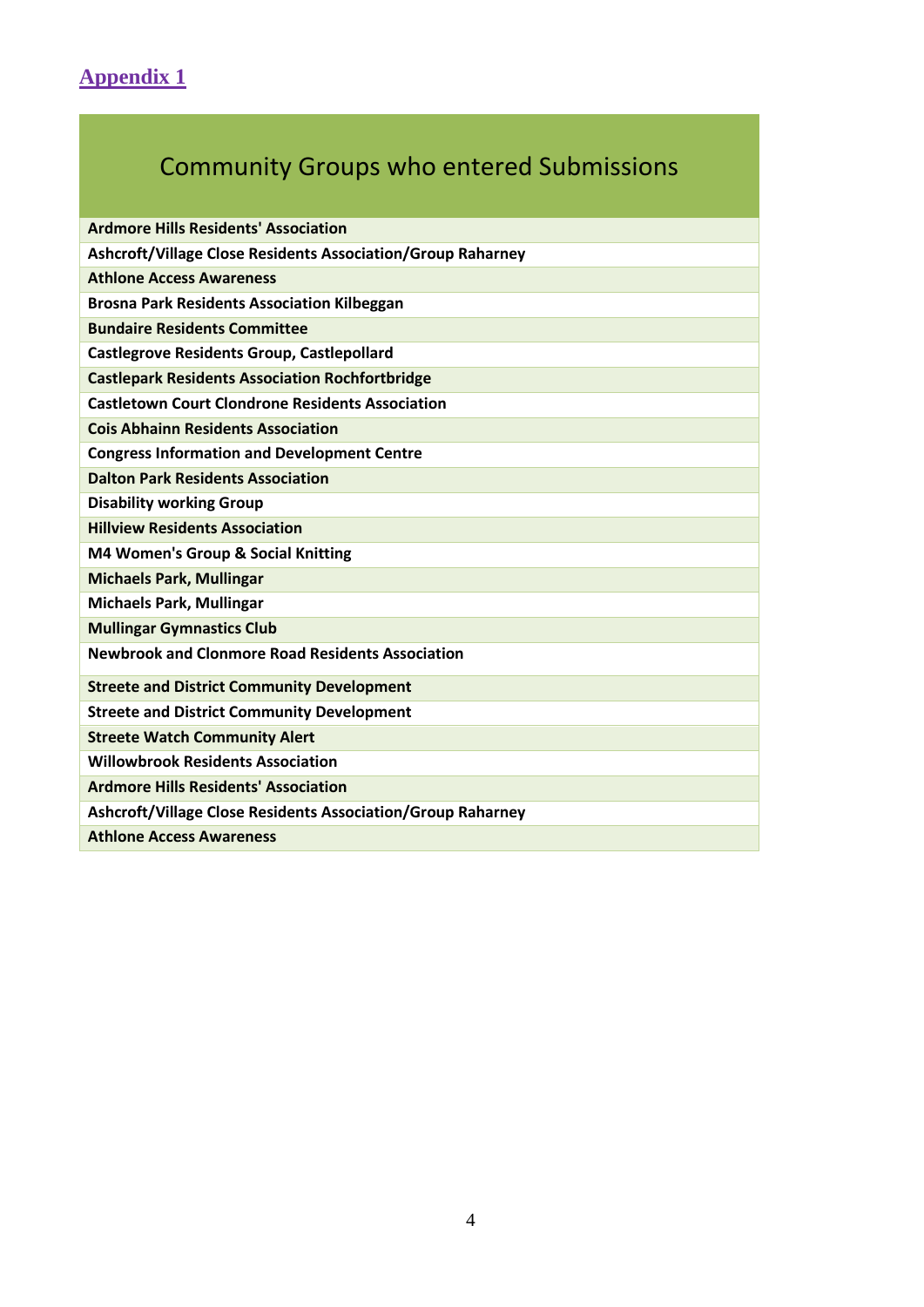### **Appendix 2:**

|                   | <b>WPPN Submissions to MKMD 2020 for 2021 budgets</b>      |                                                                                                                                                                                                                                                                                                                                                                                                                                                                                               |                                                                                                                                                                                                                                                                                                                                        |                                                                                                                                                                                                                                                                                                                                                                                                        |
|-------------------|------------------------------------------------------------|-----------------------------------------------------------------------------------------------------------------------------------------------------------------------------------------------------------------------------------------------------------------------------------------------------------------------------------------------------------------------------------------------------------------------------------------------------------------------------------------------|----------------------------------------------------------------------------------------------------------------------------------------------------------------------------------------------------------------------------------------------------------------------------------------------------------------------------------------|--------------------------------------------------------------------------------------------------------------------------------------------------------------------------------------------------------------------------------------------------------------------------------------------------------------------------------------------------------------------------------------------------------|
| <b>PPN</b><br>Ref | <b>GROUP</b>                                               | <b>ISSUE</b>                                                                                                                                                                                                                                                                                                                                                                                                                                                                                  | <b>SUGGEST SOLUTION</b>                                                                                                                                                                                                                                                                                                                | <b>MKMD Response</b>                                                                                                                                                                                                                                                                                                                                                                                   |
|                   | <b>Access/Facilities</b>                                   |                                                                                                                                                                                                                                                                                                                                                                                                                                                                                               |                                                                                                                                                                                                                                                                                                                                        |                                                                                                                                                                                                                                                                                                                                                                                                        |
| AF.1              | <b>Disability working</b><br><b>Group</b>                  | <b>Buildings - When carrying out</b><br>specific works it is important to<br>note that universal size does<br>not fit all, which appears to be<br>what is being used by WCC at<br>the moment with regard to<br>building regulations.                                                                                                                                                                                                                                                          | It is requested that WCC<br>should follow IWA best<br>practice guidelines when<br>carrying out building works<br>which<br>includes<br>the<br>building<br>standard<br>regulations + better access<br>for disabilities. These can<br>be downloaded from the<br>IWA website.                                                              | The needs of the disabled are considered<br>in all plans proposed by WCC. Westmeath<br>County Council comply with all guidelines<br>for consultation under these schemes. The<br>District will consider any specific examples<br>of concern.                                                                                                                                                           |
| AF.2              | <b>Disability working</b><br><b>Group</b>                  | Access audits were very useful<br>in the past and request that<br>they be re-considered                                                                                                                                                                                                                                                                                                                                                                                                       | a. Suggest re examining<br>past researching audits,<br>and<br>ascertain<br>what<br>improvements were made<br>because of the audits. <b>b.</b><br>Suggest consider carrying<br>out other/new<br>access<br>audits where necessary                                                                                                        | The District will consider any specific<br>requests and refer these to relevant<br>department.                                                                                                                                                                                                                                                                                                         |
| AF.3              | M4 Women's<br><b>Group &amp; Social</b><br><b>Knitting</b> | <b>Facilities - Difficulty finding</b><br>premises to host group<br>meetings                                                                                                                                                                                                                                                                                                                                                                                                                  | Request possibility of local<br>authority<br>buildings<br>including the library in<br>Castlepollard by used for<br>community<br>group<br>meetings etc                                                                                                                                                                                  | Five of our libraries Athlone, Mullingar,<br>Moate, Kilbeggan and Castlepollard have<br>community<br>meeting<br>rooms.<br><b>The</b><br>community can book these rooms by<br>contacting the libraries. The Meeting<br>rooms are currently not available due to<br><b>COVID and Government restrictions.</b>                                                                                            |
| AF.4              | <b>Bundaire</b><br><b>Residents</b><br><b>Committee</b>    | <b>Request MUGA/Children's Play</b><br>ground for Bundaire - A MUGA<br>was requested in 2019<br>submissions & application was<br>made, under Community<br>Enhancement Program (part<br>funding offered). It is believed<br>that installation of<br>MUGA/Playground will keep<br>the children safe while out<br>playing. The Residents<br>Committee is now anxious to<br>proceed with MUGA or possibly<br>a smaller play areas for Children<br>of Bundaire and wider<br>community of Kinnegad. | 1. Resident's committee<br>suggestion would be for a<br>MUGA or perhaps a smaller<br>play area with safety rails<br>around green area for<br>children to play. Maybe<br>swings slide. 2. Residents<br>request to have input into<br>opening<br>the<br>and<br>closing/locking up at night.<br>This way the equipment<br>would be secure | The Council has no plans to provide a<br>playground or MUGA at Bun Daire and<br>residents should contact WCD to advise re<br>any possible LEADER funding as previously<br>advised.                                                                                                                                                                                                                     |
| <b>AF.5</b>       | <b>Athlone Access</b><br><b>Awareness</b>                  | <b>No Public Changing Places</b><br>Facilities in any town in the<br><b>County of Westmeath</b>                                                                                                                                                                                                                                                                                                                                                                                               | Request that WCC fulfils its<br>promise to<br>install<br>$\overline{a}$<br>Changing Places facility for<br>the town of Mullingar                                                                                                                                                                                                       | This facility can be considered as part of<br>the Robinstown Sports complex where full<br>compliance with the Building Standards<br>and best design practice associated to<br>modern leisure facilities will be part of the<br>brief. PPN: Asked if any progress. District<br>Manager advised application turned<br>down, and the District is awaiting feedback<br>from the department re this scheme. |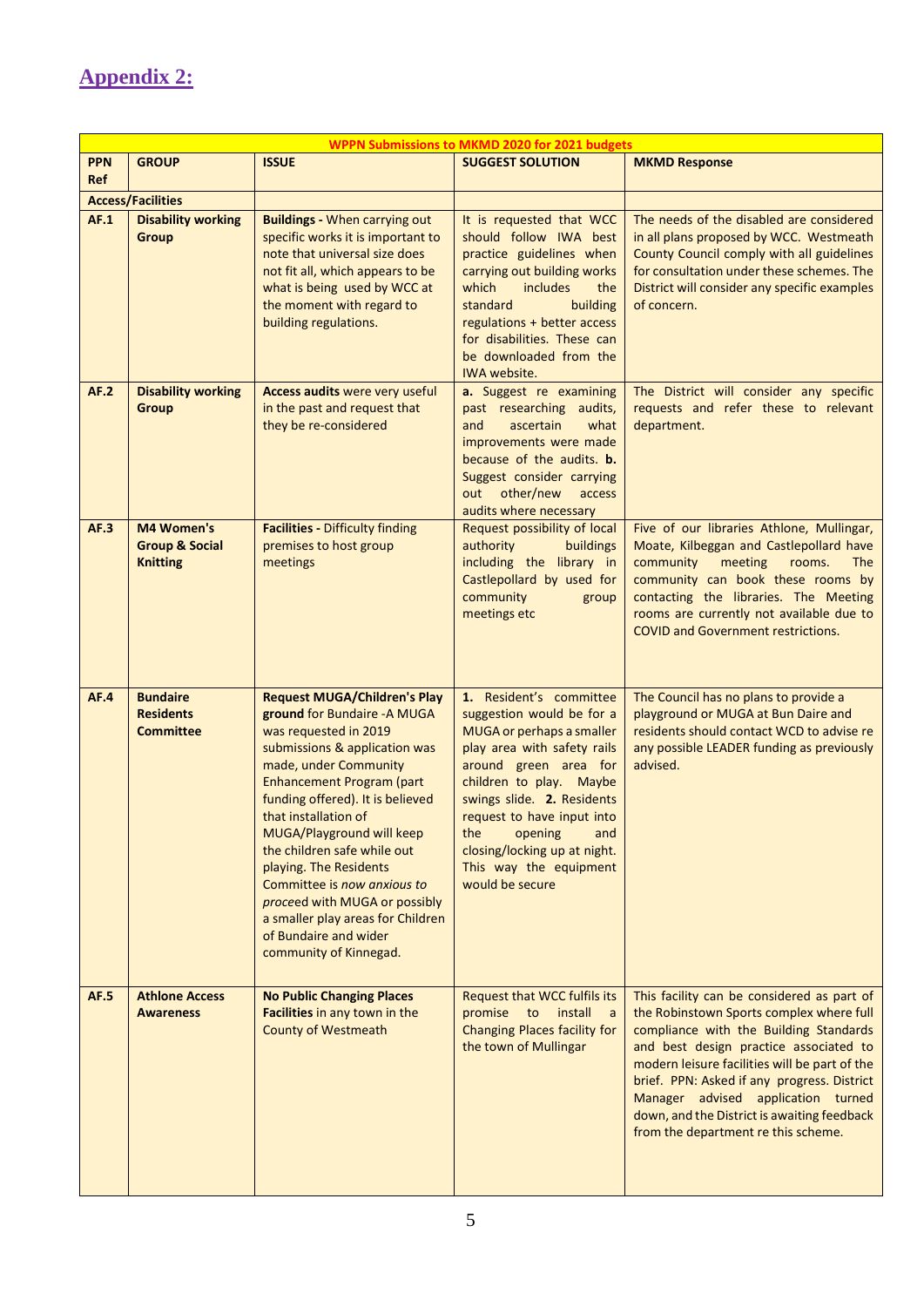|                    | <b>Covid-19 Related</b>                                                          |                                                                                                                                                                                                                                                               |                                                                                                                                                                                                                                                                                                                 |                                                                                                                                                                                                                                                                                                                                                             |
|--------------------|----------------------------------------------------------------------------------|---------------------------------------------------------------------------------------------------------------------------------------------------------------------------------------------------------------------------------------------------------------|-----------------------------------------------------------------------------------------------------------------------------------------------------------------------------------------------------------------------------------------------------------------------------------------------------------------|-------------------------------------------------------------------------------------------------------------------------------------------------------------------------------------------------------------------------------------------------------------------------------------------------------------------------------------------------------------|
| <b>PPN</b><br>Ref  | <b>GROUP</b>                                                                     | <b>ISSUE</b>                                                                                                                                                                                                                                                  | <b>SUGGEST SOLUTION</b>                                                                                                                                                                                                                                                                                         | <b>WCC Response</b>                                                                                                                                                                                                                                                                                                                                         |
| CV.1               | M4 Women's<br><b>Group &amp; Social</b><br><b>Knitting</b>                       | Increase Mental Health and<br>Isolation caused by Covid 19                                                                                                                                                                                                    | Request<br>possibility<br>of<br>Wellness and Relaxation<br>Training/Therapy                                                                                                                                                                                                                                     | Westmeath is responding to Covid-19 in<br>line with HSE guidelines and National HSE<br>Keeping Well Campaign; information in<br>relation to this campaign has been<br>circulated by Westmeath County Council<br>Community Section, over Social Media<br>and website platforms including PPN.                                                                |
| CV.2               | <b>Mullingar</b><br><b>Gymnastics Club</b>                                       | Funding - Lack of equipment<br>due to not being able to share<br>as a result of Covid 19                                                                                                                                                                      | Request additional grant<br>aid/funds to purchase new<br>equipment                                                                                                                                                                                                                                              | Westmeath County Council through its<br><b>Community Development Section notifies</b><br>of all funds/grants available as they<br>become available including Sports Grants<br>available through Westmeath Sports<br>Partnership.                                                                                                                            |
| CV.3               | <b>Congress</b><br><b>Information and</b><br><b>Development</b><br><b>Centre</b> | Funding - We have had no<br>income for 6 months due to<br>Covid shut down. Now that we<br>are open we have lost 80% of<br>our income as our usual classes<br>cannot continue. We need an<br>injection of funds for rent and<br>ESB or the future is not good. | We are a centre for the<br>unemployed and people<br>with disabilities and we will<br>be needed in the future so<br>require Grants/funds that<br>are not linked to projects<br>or capital purchases; but<br>can be used to directly help<br>day to day expenses (rent,<br>utilities, insurance etc)              | Covid-19 pandemic has impacted on<br>majority of community & voluntary group<br>in Westmeath. Westmeath County<br>Council through its Community<br>Development Section has distributed<br>funds/grants as they have become<br>available. The Community Action scheme<br>Grant (CAS) 2021(calls for applications will<br>be made via PPN in Feb/March 2021). |
| <b>Environment</b> |                                                                                  |                                                                                                                                                                                                                                                               |                                                                                                                                                                                                                                                                                                                 |                                                                                                                                                                                                                                                                                                                                                             |
| <b>PPN</b>         | <b>GROUP</b>                                                                     | <b>ISSUE</b>                                                                                                                                                                                                                                                  | <b>SUGGEST SOLUTION</b>                                                                                                                                                                                                                                                                                         | <b>WCC Response</b>                                                                                                                                                                                                                                                                                                                                         |
| <b>Ref</b><br>E.1  | Willowbrook<br><b>Residents</b><br><b>Association</b>                            | <b>Illegal dumping</b>                                                                                                                                                                                                                                        | Details of those prosecuted<br>for littering should be<br>published; to show action<br>taken and will be a<br>deterrent for others                                                                                                                                                                              | Following a successful prosecution, this<br>information would be in the public domain<br>and consideration would be given to<br>publishing it.                                                                                                                                                                                                              |
| E.2                | Willowbrook<br><b>Residents</b><br><b>Association</b>                            | <b>Derelict buildings - Derelict</b><br>buildings project an image of<br>neglect, decay and non<br>progressive town and county                                                                                                                                | enforcement<br>More<br>of<br>delict building regulation;<br>make owners take<br>to<br>action.                                                                                                                                                                                                                   | All complaints in relation to derelict sites<br>investigated<br>and<br>actioned<br>are<br>in<br>accordance with legislation.                                                                                                                                                                                                                                |
| E.3                | <b>Castletown Court</b><br>Clondrone<br><b>Residents</b><br><b>Association</b>   | Large Communal grass area -<br><b>Request Tree planting for</b><br>screening and community<br>enhancement                                                                                                                                                     | Plant specimen trees in the<br>green towards the road-<br>side to provide a little<br>privacy. The trees should<br>not be too tall and the<br>residence recommend they<br>be deciduous so they can<br>enjoy autumn colours on<br>the leaves. 11 trees could<br>be planted - one to<br>represent each household. | Community Grants can be applied for by<br>Residents Associations for such works.                                                                                                                                                                                                                                                                            |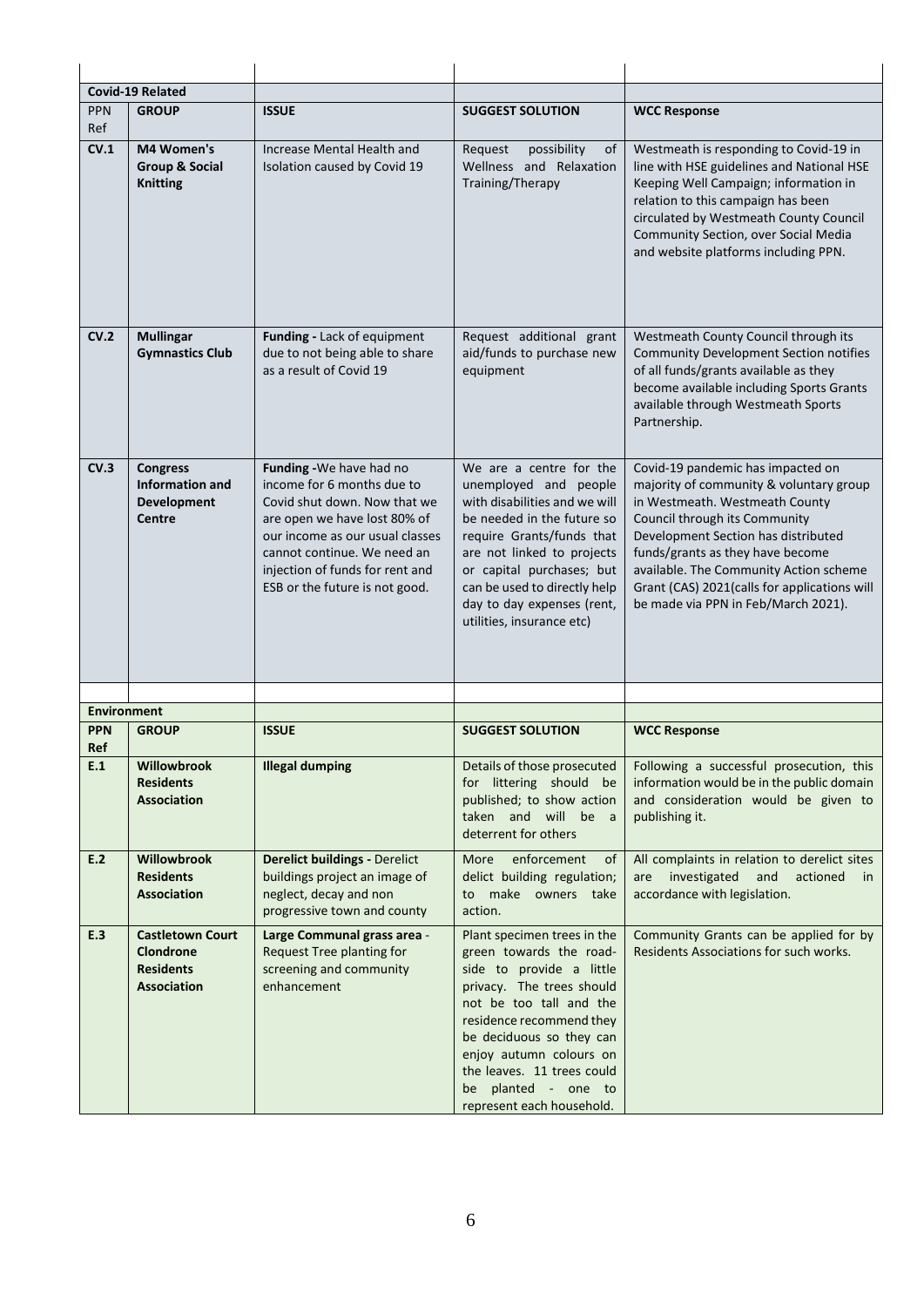| E.4  | <b>Michaels Park,</b><br><b>Mullingar</b>                                 | <b>Grass Cutting - Need</b><br>equipment to cut the large<br>green areas and keep them<br>maintained on the site                                                                                                                                                                                                                                                                                                                               | Request provision of a ride<br>lawn more / lawn mower<br>and petrol.                                                                                                                           | If there is a formal residents grouping in<br>Michaels Park, they may register with the<br>PPN and seek funding under the<br>Community Depts funding streams for<br>grants to Residents Associations for the<br>upkeep of their area. |
|------|---------------------------------------------------------------------------|------------------------------------------------------------------------------------------------------------------------------------------------------------------------------------------------------------------------------------------------------------------------------------------------------------------------------------------------------------------------------------------------------------------------------------------------|------------------------------------------------------------------------------------------------------------------------------------------------------------------------------------------------|---------------------------------------------------------------------------------------------------------------------------------------------------------------------------------------------------------------------------------------|
| E.5  | <b>Brosna Park</b><br><b>Residents</b><br><b>Association</b><br>Kilbeggan | <b>Issues with Sewerage.</b><br>a) Overflowing of sewage<br>effluent onto Relic Rd and into<br>some residents' back yards and<br>onto public walkways. Houses<br>most seriously affected:<br>Numbers 3, 4 and 6 in Brosna<br>Court. b) Issue of sewerage<br>smell in Brosna View. c)<br>Manhole at back of 16 Brosna<br>View, overflows across public<br>pathway into the river, river<br>level rises                                          | Survey and repairs<br>to<br>address sewerage issues.                                                                                                                                           | This is not an issue for the Municipal<br>District of Mullingar Kinnegan, this issue<br>has being referred to the Athlone Moate<br>District Office for response.                                                                      |
| E.6  | <b>Brosna Park</b><br><b>Residents</b><br><b>Association</b><br>Kilbeggan | Play park is being flooded by<br>Brosna River.                                                                                                                                                                                                                                                                                                                                                                                                 | Request<br>installing<br>of<br>concrete flood defence<br>that is still amenable to<br>general public                                                                                           | This has been referred to Athlone Moate<br>Municipal District.                                                                                                                                                                        |
| E.7  | <b>Streete Watch</b><br><b>Community Alert</b>                            | Litter Dumping - location of the<br>issue: On L 1927 Rathowen to<br>Lismacaffrey road                                                                                                                                                                                                                                                                                                                                                          | We ask Westmeath County<br>Council to request the litter<br>warden to investigate this<br>matter                                                                                               | This road was inspected on receipt of this<br>complaint but no evidence of polluter was<br>obtained. All litter complaints are<br>inspected.                                                                                          |
| E.8  | <b>Streete Watch</b><br><b>Community Alert</b>                            | Litter Dumping - location of the<br>issue: On R 395 between float<br>bridge and float station.                                                                                                                                                                                                                                                                                                                                                 | We ask Westmeath County<br>Council to request the litter<br>warden to investigate this<br>matter with the view of<br>putting<br><b>CCTV</b><br>cover<br>cameras at the location of<br>dumping. | CCTV will be considered at this location.<br>DM advised that any litter queries they<br>should refer to the District Office                                                                                                           |
| E.9  | <b>Streete Watch</b><br><b>Community Alert</b>                            | Litter Dumping - location of the<br>issue: L5149 Corralanna road<br>from float road to county<br>Longford border. This for many<br>years is a high-volume dumping<br>area.                                                                                                                                                                                                                                                                     | We ask Westmeath County<br>Council to request the litter<br>warden to investigate this<br>matter with the view of<br>putting covert CCTV in the<br>location.                                   | CCTV will be considered at this location.<br>DM advised that any litter queries they<br>should refer to the District Office                                                                                                           |
| E.10 | <b>Streete Watch</b><br><b>Community Alert</b>                            | Litter Dumping - location of the<br>issue: Milkernagh Bog, this is no<br>longer a once off dumping area,<br>cars and vans come here almost<br>daily to dump their household<br>rubbish and site clearance<br>waste. It has become so bad at<br>times when the turf is being cut<br>a machine operator must dig<br>holes to bury the rubbish<br>before they can commence<br>work. This has been reported<br>on a number of occasions to<br>WCC. | would<br>ask<br>We<br>that<br><b>Westmeath County Council</b><br>consider<br>working<br>with<br><b>Streete Watch Community</b><br>Alert in bringing an end to<br>this dumping matter.          | CCTV will be considered at this location.<br>DM advised that any litter queries they<br>should refer to the District Office                                                                                                           |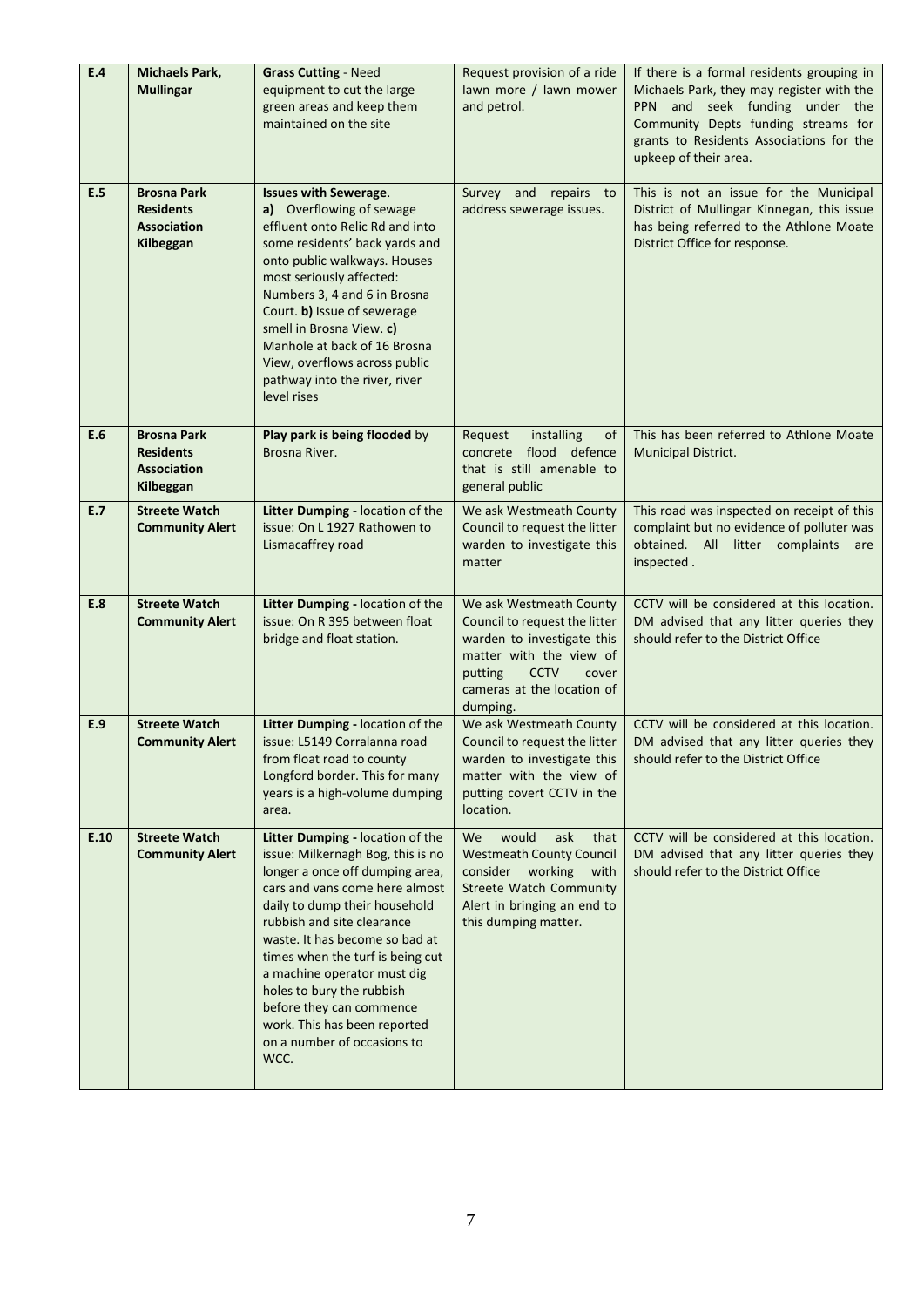| E.11              | Castlegrove<br><b>Residents Group,</b><br><b>Castlepollard</b>                        | <b>Overgrown &amp; Littering in</b><br>Alleyway: a. Our alley ways are<br>overgrown with grass and<br>weeds. The surface is soft and<br>prone to weed growth. It is<br>impossible to pull bins down<br>the alleys. The alleyways<br>affected lead into and extend<br>along the entire length of back<br>of houses at Castlegrove.<br>Residents have attempted to<br>clear the lanes but have had<br>little lasting impact. <b>b</b> . The alley<br>ways are abused by people<br>dumping rubbish and are<br>becoming infested with<br>rodents. | Request WCC concrete<br>over the entire length of<br>alleyways to provide a solid<br>easy to maintain surface.                                                                                       | There is no funding for surfacing back<br>laneway. However the District Engineer<br>will advise if it is possible to provide any<br>assistance to the householders. Some<br>minor clean up works will be carried out at<br>this location. |
|-------------------|---------------------------------------------------------------------------------------|-----------------------------------------------------------------------------------------------------------------------------------------------------------------------------------------------------------------------------------------------------------------------------------------------------------------------------------------------------------------------------------------------------------------------------------------------------------------------------------------------------------------------------------------------|------------------------------------------------------------------------------------------------------------------------------------------------------------------------------------------------------|-------------------------------------------------------------------------------------------------------------------------------------------------------------------------------------------------------------------------------------------|
|                   |                                                                                       |                                                                                                                                                                                                                                                                                                                                                                                                                                                                                                                                               |                                                                                                                                                                                                      |                                                                                                                                                                                                                                           |
|                   | <b>Footpaths/Pavements</b>                                                            |                                                                                                                                                                                                                                                                                                                                                                                                                                                                                                                                               |                                                                                                                                                                                                      |                                                                                                                                                                                                                                           |
| <b>PPN</b><br>Ref | <b>GROUP</b>                                                                          | <b>ISSUE</b>                                                                                                                                                                                                                                                                                                                                                                                                                                                                                                                                  | <b>SUGGEST SOLUTION</b>                                                                                                                                                                              | <b>WCC Response</b>                                                                                                                                                                                                                       |
| <b>FP.1</b>       | <b>Castletown Court</b><br><b>Clondrone</b><br><b>Residents</b><br><b>Association</b> | <b>Pedestrian Access: Entrance</b><br>gates of homes that open<br>directly onto road is dangerous<br>and a pavement is requested to<br>make it safer.                                                                                                                                                                                                                                                                                                                                                                                         | Request installation of a<br>pavement along the inside<br>semi-circular<br>road<br><b>SO</b><br>residents would step out of<br>their gates directly onto a<br>pavement, not a road.                  | The service road for these 11 houses is a<br>shared surface. There are no plans for a<br>footpath at this location.                                                                                                                       |
| <b>FP.2</b>       | <b>Castletown Court</b><br><b>Clondrone</b><br><b>Residents</b><br><b>Association</b> | <b>Pavement - There are no</b><br>pavements on either the access<br>road, or by the main road of<br>Clondone.                                                                                                                                                                                                                                                                                                                                                                                                                                 | Provide a pavement along<br>the side of the main road,<br>cutting into the communal<br>green area. Ideally this<br>pavement would have a<br>grass strip between the<br>road and the pavement.        | The service road for these 11 houses is a<br>shared surface. There are no plans for a<br>footpath at this location.                                                                                                                       |
| FP.3              | <b>Castletown Court</b><br>Clondrone<br><b>Residents</b><br><b>Association</b>        | Large Communal grass area -<br>To the left of the main road<br>where a pavement for<br>pedestrians is requested. The<br>expanse of communal grass is<br>rarely mown, and is so large is<br>does not entice management.                                                                                                                                                                                                                                                                                                                        | The community would like<br>this large green area to be<br>reduced in size.<br><b>The</b><br>provision of a road-side<br>pavement<br>(as<br>recommended<br>above)<br>would reduce the grass<br>area. | available<br>Community grants are<br>to<br>residents associations and maintenance of<br>this green area is a matter for the<br>Residents.                                                                                                 |
| <b>FP.4</b>       | <b>Disability working</b><br>Group                                                    | There is no pavement on the<br>Bishopsgate Street south side<br>right by that house at the back<br>of Easons. It's an accident<br>waiting to happen.                                                                                                                                                                                                                                                                                                                                                                                          | Request the installation of<br>a pavement at this location                                                                                                                                           | This house and railing are very tight to the<br>road and there are no plans for a footpath<br>at this location.                                                                                                                           |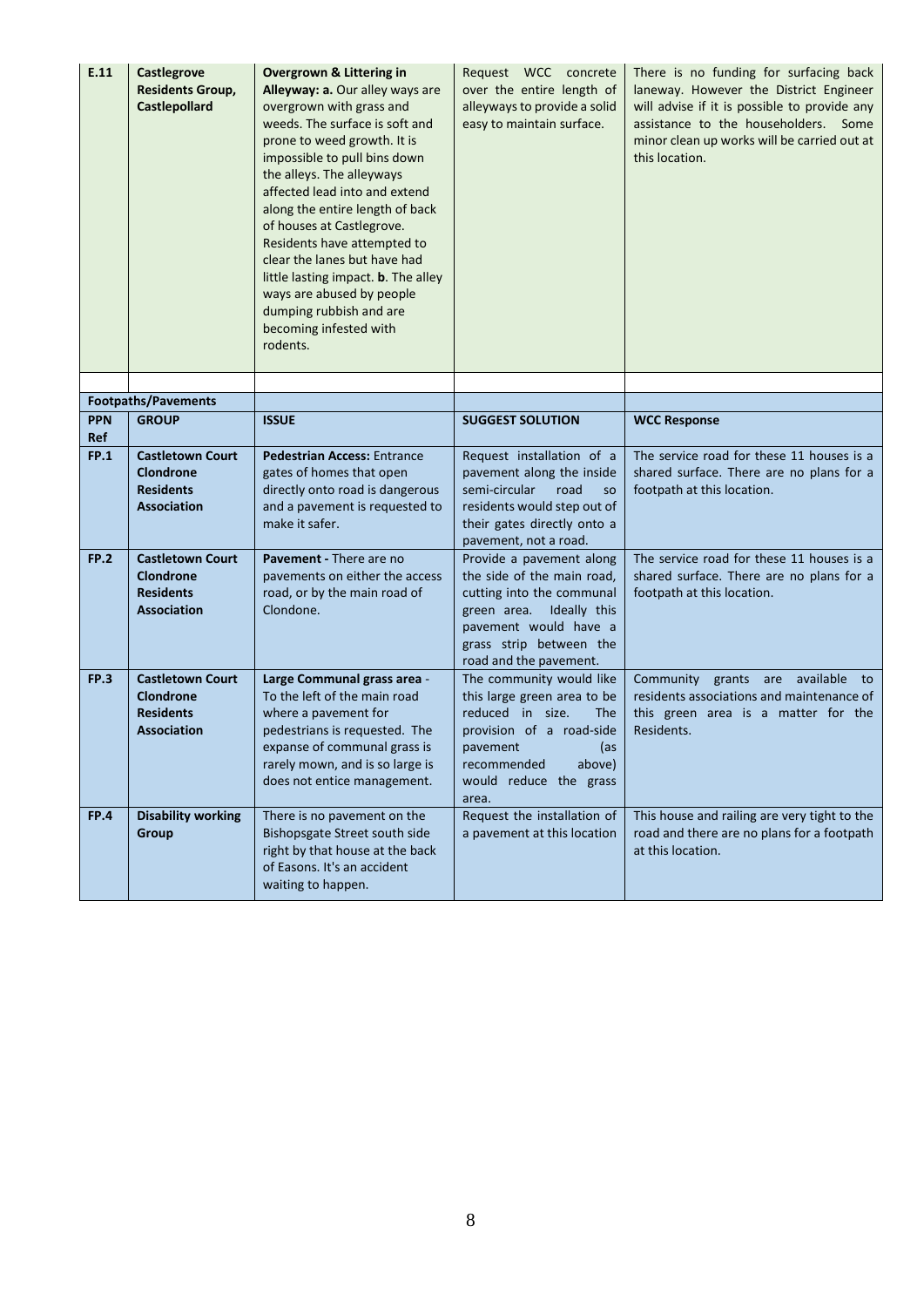| <b>FP.5</b>       | <b>Streete and</b><br><b>District</b><br><b>Community</b><br><b>Development</b>       | Footpath Needed at Boherquill<br>connecting the church and<br>cemetery. This is a very busy<br>junction. The hedgerow at this<br>junction is growing out to the<br>edge of the road, when a<br>funeral of other church event is<br>taking place, Cars Park along<br>the verge in this area which<br>means people, children and<br>wheelchair users are forced to<br>walk on the road amongst the<br>traffic. This is very dangerous.<br>Where - location of the issue: At<br>Boherquill Church at the<br>junction of the L 1927 and the<br>new line road L 58281. | Remove hedgerow and<br>replace with a wheelchair<br>accessible<br>footpath<br>St<br>connecting<br>Mary's<br>church at Boherquill with<br><b>St</b><br>Fintan's<br>the<br>new<br>cemetery. This would also<br>leave this junction safer<br>and enhance the area. | The council has no plans to construct a<br>footpath at this location, however if the<br>Diocesan Trust wish to advance this<br>project they should liaise with the local<br>community in the first instance.<br><b>PPN</b><br>advised that no land take is required. The<br>District Engineer has advised that the land<br>between the Church and the Graveyard<br>are owned by St. Mels Diocesan Trust. It is<br>a matter for the landowner to construct<br>the path. |
|-------------------|---------------------------------------------------------------------------------------|-------------------------------------------------------------------------------------------------------------------------------------------------------------------------------------------------------------------------------------------------------------------------------------------------------------------------------------------------------------------------------------------------------------------------------------------------------------------------------------------------------------------------------------------------------------------|-----------------------------------------------------------------------------------------------------------------------------------------------------------------------------------------------------------------------------------------------------------------|------------------------------------------------------------------------------------------------------------------------------------------------------------------------------------------------------------------------------------------------------------------------------------------------------------------------------------------------------------------------------------------------------------------------------------------------------------------------|
| <b>FP.6</b>       | <b>Castletown Court</b><br><b>Clondrone</b><br><b>Residents</b><br><b>Association</b> | Large Communal grass area -<br>Kerbing is requested to make it<br>easier to maintain and to stop<br>cars parking on green area                                                                                                                                                                                                                                                                                                                                                                                                                                    | Continue<br>kerbing<br>to<br>prevent vehicle<br>access<br>onto the green area.                                                                                                                                                                                  | There are no plans for kerbing this green<br>area.                                                                                                                                                                                                                                                                                                                                                                                                                     |
| <b>FP.7</b>       | Ashcroft/Village<br><b>Close Residents</b><br><b>Association/Group</b><br>Raharney    | Island Amenity Park - a. The<br>tarmac pathway needs re-<br>surfacing as it is very worn. b.<br>The areas in the park that<br>feature park benches are not<br>wheelchair accessible. The<br>level of surrounding paths<br>needs to be raised to facilitate<br>installation of wheelchair<br>access. Re-surfacing will achieve<br>this.                                                                                                                                                                                                                            | Request: a. Re-surface all<br>paths in the Island Amenity<br>Park. b. Make seating areas<br>wheel chair accessible                                                                                                                                              | Community section will be requested to<br>advise if there is any funding / grants that<br>can be applied for by local community.                                                                                                                                                                                                                                                                                                                                       |
|                   |                                                                                       |                                                                                                                                                                                                                                                                                                                                                                                                                                                                                                                                                                   |                                                                                                                                                                                                                                                                 |                                                                                                                                                                                                                                                                                                                                                                                                                                                                        |
| <b>Other</b>      |                                                                                       |                                                                                                                                                                                                                                                                                                                                                                                                                                                                                                                                                                   |                                                                                                                                                                                                                                                                 |                                                                                                                                                                                                                                                                                                                                                                                                                                                                        |
| <b>PPN</b><br>Ref | <b>Group</b>                                                                          | <i><b>Issue</b></i>                                                                                                                                                                                                                                                                                                                                                                                                                                                                                                                                               | <b>Suggested Solution</b>                                                                                                                                                                                                                                       | <b>WCC Response</b>                                                                                                                                                                                                                                                                                                                                                                                                                                                    |
| 0.1               | <b>Michaels Park,</b><br><b>Mullingar</b>                                             | Road sweeping with in park<br>area                                                                                                                                                                                                                                                                                                                                                                                                                                                                                                                                | Request that Westmeath<br>County Council to allow<br>road cleaning equipment<br>to enter site/ this use to<br>happen in the past.                                                                                                                               | This can be considered in 2021 Budget<br>Estimates. This has now being included on<br>the sweeping schedule.                                                                                                                                                                                                                                                                                                                                                           |
| 0.2               | <b>Willowbrook</b><br><b>Residents</b><br><b>Association</b>                          | Social Housing - Allocation of<br>social housing                                                                                                                                                                                                                                                                                                                                                                                                                                                                                                                  | Suggest introduction of<br>'Point system' to stop<br>house/estate<br>tenants<br>hopping and to ensure new<br>tenants get a chance                                                                                                                               | The allocation of social houses is governed<br>by an Allocations Scheme adopted by the<br>Members of the Council in accordance<br>with Section 22 of the Housing<br>(Miscellaneous Provisions) Act 2009. There<br>are no proposals to amend the current<br>scheme adopted by the Council in<br>December 2016.                                                                                                                                                          |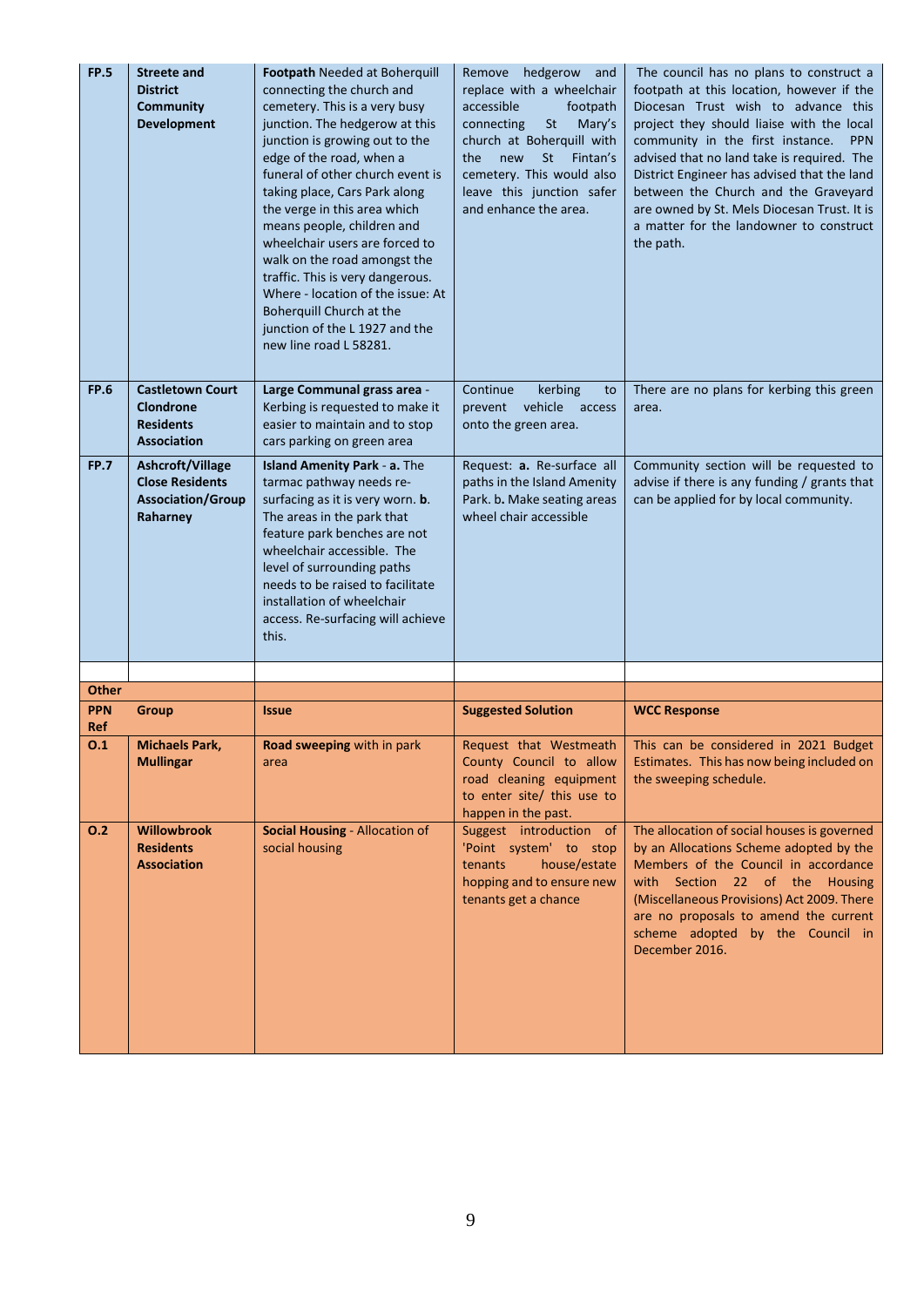| O.3         | <b>Castlepark</b><br><b>Residents</b><br><b>Association</b><br>Rochfortbridge             | Fencing - Poor quality of<br>fencing at the back of the<br>Castlepark Estate,<br>Rochfortbridge on property<br>owned by the HSE. Children are<br>entering the property through<br>gaps in the fencing and are<br>being injured. Residents fear a<br>more serious incident. In<br>addition, the ground in HSE<br>owned land is overgrown and<br>needs to be cleared. Residents<br>were informed by HSE that an<br>allocation of funds had been<br>made to carry out the works,<br>but no action has been taken | <b>Residents</b><br>Association<br>request WCC to contact the<br>HSE in relation to this issue,<br>even though it is not WCC<br>owned land as it is putting<br>the health and safety of<br>local authority tenants at<br>risk.                                                                                                                                                                                                                                                                    | This is not a matter for Westmeath County<br>Council and Residents are advised to take<br>this up directly with HSE. It was agreed at<br>the PPN meeting that the C&E section<br>would assist the group with this issue. |
|-------------|-------------------------------------------------------------------------------------------|---------------------------------------------------------------------------------------------------------------------------------------------------------------------------------------------------------------------------------------------------------------------------------------------------------------------------------------------------------------------------------------------------------------------------------------------------------------------------------------------------------------|---------------------------------------------------------------------------------------------------------------------------------------------------------------------------------------------------------------------------------------------------------------------------------------------------------------------------------------------------------------------------------------------------------------------------------------------------------------------------------------------------|--------------------------------------------------------------------------------------------------------------------------------------------------------------------------------------------------------------------------|
| O.4         | <b>Streete and</b><br><b>District</b><br><b>Community</b><br><b>Development</b>           | <b>Signage - A need for signage</b><br>indicating where Streete Parish<br>Park community centre is<br>located, Streete Parish Park is a<br>very busy community centre.<br>We ask that the Westmeath<br>County Council put up signs at<br>locations which will help new<br>comers find the park with ease.<br><b>Suggested location: Streete</b><br>Parish Park community centre L<br>1927                                                                                                                     | Suggest sign at Rathowen<br>cross on the N4 junction<br>with the L 1927. Sign at<br>Lismacaffrey crossroads on<br>R 395 and junction of L<br>1927. At the point of the R<br>395 and the newline road<br>at Lisnagappagh,. At Coole<br>on R 395 at R 396 junction<br>at the Inny inn and at<br>Castlepollard<br>at<br>the<br>Pakenham<br>Hall<br>road<br>junction R 395 and R 394<br>Finea road and<br>Town<br>Parish<br>square.- Streete<br>Park is willing to meet<br>some of the cost involved. | MDMK will consider any application from<br>the group for the erection of signage in<br>accordance with current signage policy.<br>Application and Policy was issued                                                      |
|             |                                                                                           |                                                                                                                                                                                                                                                                                                                                                                                                                                                                                                               |                                                                                                                                                                                                                                                                                                                                                                                                                                                                                                   |                                                                                                                                                                                                                          |
|             |                                                                                           |                                                                                                                                                                                                                                                                                                                                                                                                                                                                                                               |                                                                                                                                                                                                                                                                                                                                                                                                                                                                                                   |                                                                                                                                                                                                                          |
| <b>PPN</b>  | <b>Public Lighting</b>                                                                    | <b>Issue</b>                                                                                                                                                                                                                                                                                                                                                                                                                                                                                                  |                                                                                                                                                                                                                                                                                                                                                                                                                                                                                                   |                                                                                                                                                                                                                          |
| Ref         | Group                                                                                     |                                                                                                                                                                                                                                                                                                                                                                                                                                                                                                               | <b>Suggested Solution</b>                                                                                                                                                                                                                                                                                                                                                                                                                                                                         | <b>WCC Response</b>                                                                                                                                                                                                      |
| <b>PL.1</b> | <b>Ashcroft/Village</b><br><b>Close Residents</b><br><b>Association/Group</b><br>Raharney | <b>Island Amenity Park, Raharney</b><br>-Concern at gatherings of young<br>people in amenity park<br>engaging in anti-social<br>behaviour during hours of<br>darkness.                                                                                                                                                                                                                                                                                                                                        | Install security light on pole<br>in south end of amenity<br>park.                                                                                                                                                                                                                                                                                                                                                                                                                                | The provision of additional public lighting<br>to public parks is not a priority, Community<br>section will be requested to advise if there<br>is any funding / grants that can be applied<br>for by local community.    |
| <b>PL.2</b> | Ashcroft/Village<br><b>Close Residents</b><br><b>Association/Group</b><br>Raharney        | <b>Village Close: Overgrown</b><br>Leylandii hedging at end of<br>estate is blocking light for<br>neighbouring houses. It is<br>interfering with ESB wires and is<br>considered a hazard.                                                                                                                                                                                                                                                                                                                     | <b>WCC</b><br>Request<br>contact<br>residents of house with the<br>overgrown hedging to ask<br>them to cut back or remove<br>the hedging/trees.                                                                                                                                                                                                                                                                                                                                                   | Hedge cutting notice has been served on<br>the Landowner.                                                                                                                                                                |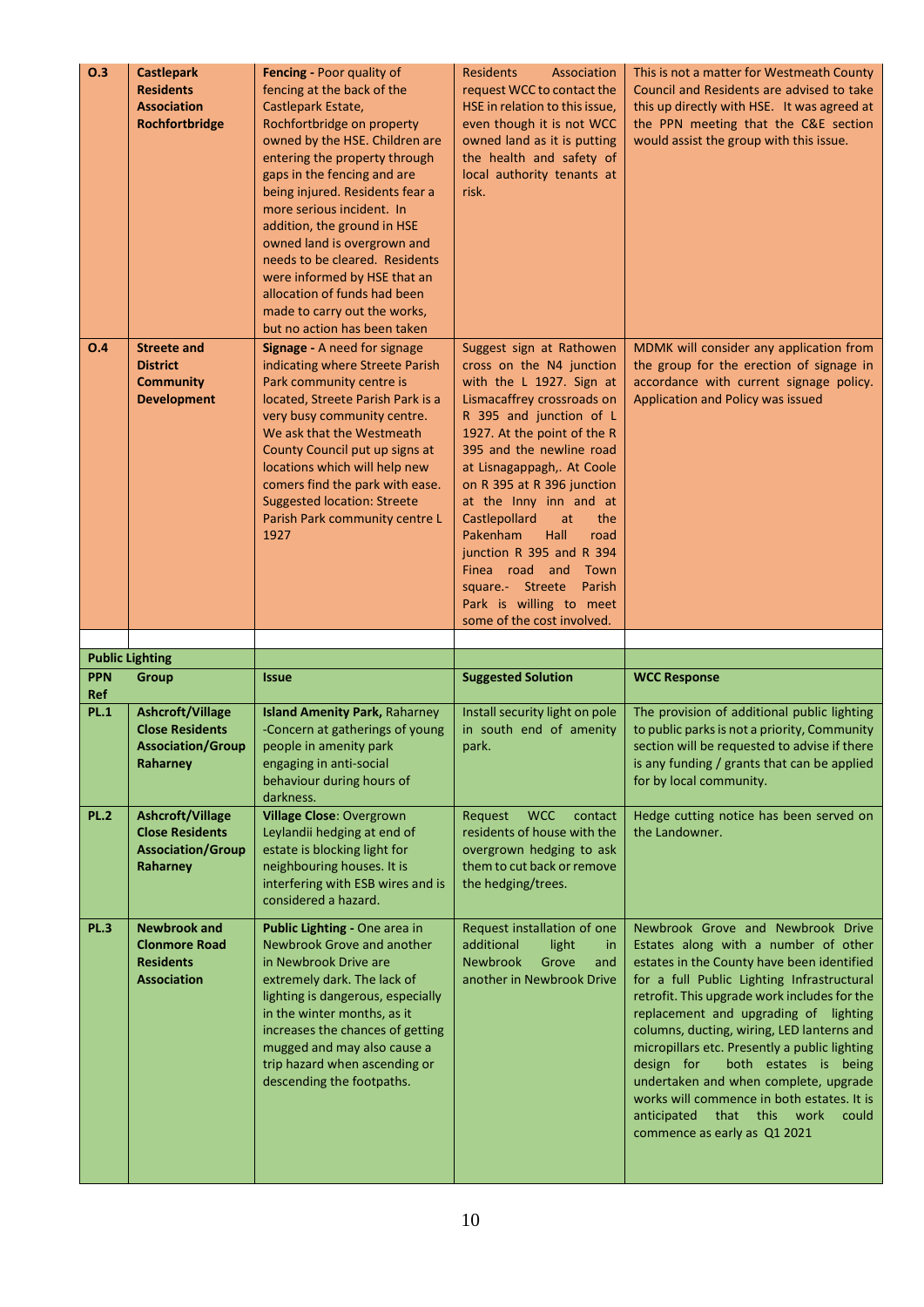| <b>PL.4</b>                        | <b>Brosna Park</b><br><b>Residents</b><br><b>Association</b><br>Kilbeggan                 | Lack of lighting in the park<br>where the playground is located<br>(from 1 Relic Road, Kilbeggan to<br>entrance to Brosna Park) which<br>makes residents feel unsafe as<br>they cannot see into the area at<br>night time and are afraid of<br>antisocial behaviour occurring<br>there. Also, would like if lights<br>were changed as some of the<br>lights in Brosna are very dim so<br>residents feel nervous to go out<br>at night due to lack of clear<br>lighting. | 1. Lighting installation in<br>the<br>Playground<br>2. New strong LED bulbs to<br>be put in the area so that<br>Residents can see where<br>they are going and feel safe<br>walking at night                                                                                                                                                                                                                                                                                | This is not an issue for the Municipal<br>District of Mullingar Kinnegan, this issue<br>has being referred to the Athlone Moate<br>District Office for response. |
|------------------------------------|-------------------------------------------------------------------------------------------|-------------------------------------------------------------------------------------------------------------------------------------------------------------------------------------------------------------------------------------------------------------------------------------------------------------------------------------------------------------------------------------------------------------------------------------------------------------------------|----------------------------------------------------------------------------------------------------------------------------------------------------------------------------------------------------------------------------------------------------------------------------------------------------------------------------------------------------------------------------------------------------------------------------------------------------------------------------|------------------------------------------------------------------------------------------------------------------------------------------------------------------|
|                                    |                                                                                           |                                                                                                                                                                                                                                                                                                                                                                                                                                                                         |                                                                                                                                                                                                                                                                                                                                                                                                                                                                            |                                                                                                                                                                  |
| <b>Public Spaces</b><br><b>PPN</b> |                                                                                           |                                                                                                                                                                                                                                                                                                                                                                                                                                                                         |                                                                                                                                                                                                                                                                                                                                                                                                                                                                            |                                                                                                                                                                  |
| <b>Ref</b>                         | <b>Group</b>                                                                              | <b>Issue</b>                                                                                                                                                                                                                                                                                                                                                                                                                                                            | <b>Suggested/Solution</b>                                                                                                                                                                                                                                                                                                                                                                                                                                                  | <b>WCC Response</b>                                                                                                                                              |
| <b>PS.1</b>                        | <b>Castletown Court</b><br><b>Clondrone</b><br><b>Residents</b><br><b>Association</b>     | Large Communal grass area -<br>Septic tank infrastructure that<br>should be screened.                                                                                                                                                                                                                                                                                                                                                                                   | <b>Screen</b><br>septic<br>tank<br>infrastructures. Wooden<br>screens around three sides<br>of this would allow for<br>honeysuckle or other<br>attractive native climbing<br>plants to grow.                                                                                                                                                                                                                                                                               | There are no plans to screen this cabinet,<br>however residents association can apply<br>for community grants                                                    |
| <b>PS.2</b>                        | <b>Castletown Court</b><br><b>Clondrone</b><br><b>Residents</b><br><b>Association</b>     | Large Communal grass area -<br>reinstate water pump and<br>landscape                                                                                                                                                                                                                                                                                                                                                                                                    | Reinstall a cast-iron water<br>pump in its<br>original<br>location.<br>The residents<br>believe these can source<br>one. Create a central<br>feature around the water<br>with<br>low-level<br>pump<br>traditional stone wall in a<br>semi-circle to reflect the<br>design of the green area.<br>This could have an old<br>traditional trough<br>also<br>under<br>the<br>positioned<br>spout, and plan for an<br>information sign to be<br>positioned here in turn<br>also. | There are no plans to screen this cabinet,<br>however residents association can apply<br>for community grants                                                    |
|                                    |                                                                                           |                                                                                                                                                                                                                                                                                                                                                                                                                                                                         |                                                                                                                                                                                                                                                                                                                                                                                                                                                                            |                                                                                                                                                                  |
| <b>Road Safety</b>                 |                                                                                           |                                                                                                                                                                                                                                                                                                                                                                                                                                                                         |                                                                                                                                                                                                                                                                                                                                                                                                                                                                            |                                                                                                                                                                  |
| <b>PPN</b><br>Ref                  | Group                                                                                     | <b>Issue</b>                                                                                                                                                                                                                                                                                                                                                                                                                                                            | <b>Suggested Solution</b>                                                                                                                                                                                                                                                                                                                                                                                                                                                  | <b>WCC Response</b>                                                                                                                                              |
| <b>RS.1</b>                        | <b>Ashcroft/Village</b><br><b>Close Residents</b><br><b>Association/Group</b><br>Raharney | Raharney Village: Car park at<br>school is in increasingly poor<br>repair. Tarmac is in poor state<br>of repair, holes are appearing in<br>it, water is starting to pool in<br>wet weather.                                                                                                                                                                                                                                                                             | Request re-surface car-<br>park.                                                                                                                                                                                                                                                                                                                                                                                                                                           | Added to Estimates list 2021.                                                                                                                                    |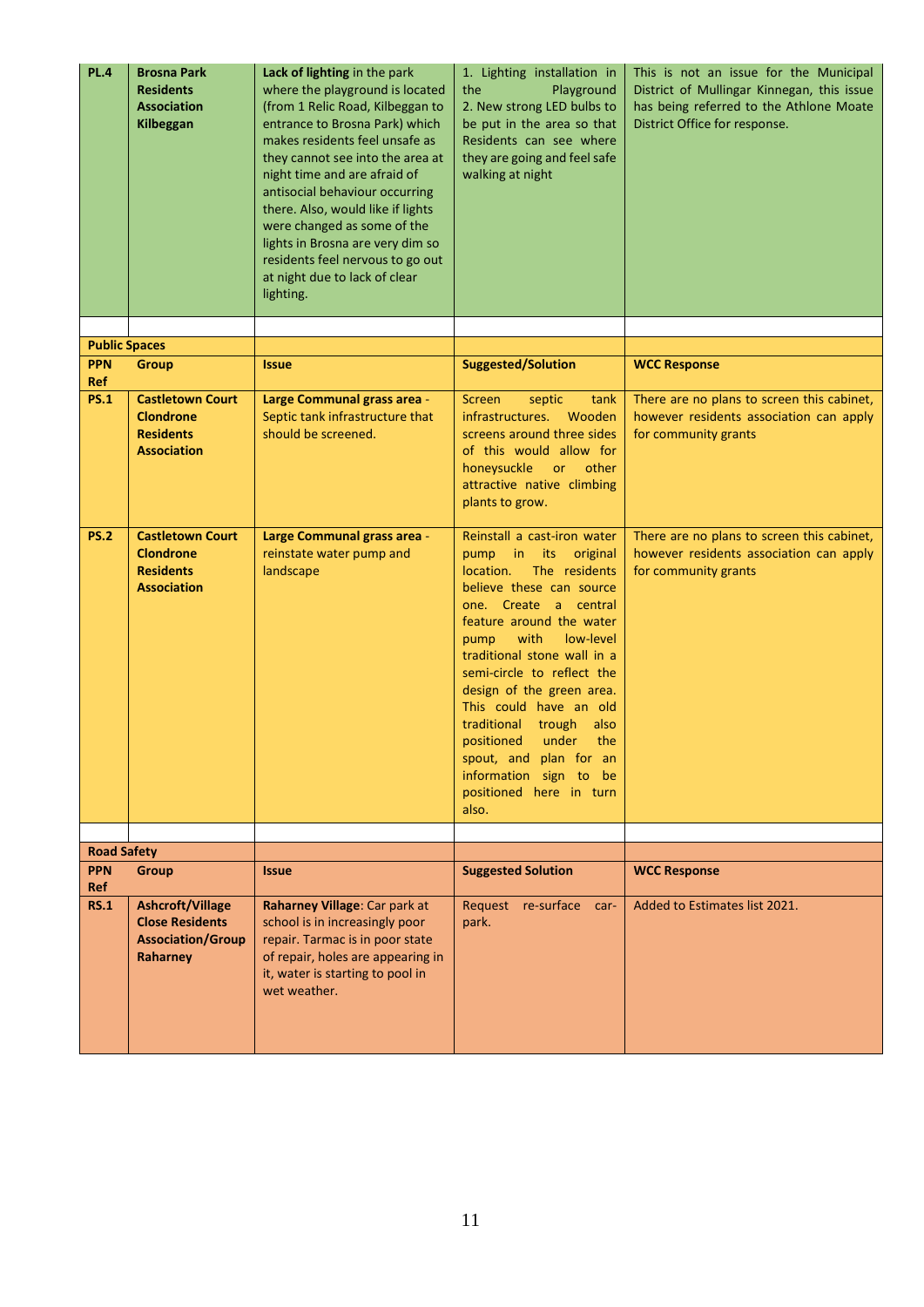| <b>RS.2</b> | <b>Castletown Court</b><br><b>Clondrone</b><br><b>Residents</b><br><b>Association</b> | <b>Bays Parking - to assist with</b><br>road safety                                                                                                                                                                                                                                                                                                                                                                                                                                     | Request provide parking<br>bays / areas along the<br>access road. This would<br>facilitate the homes with<br>no parking provision and<br>would also benefit the<br>resident by reducing more<br>of the communal area.                                                                                                                                    | The majority of the house have off street<br>parking. There is no necessity for<br>additional parking bays.                                     |
|-------------|---------------------------------------------------------------------------------------|-----------------------------------------------------------------------------------------------------------------------------------------------------------------------------------------------------------------------------------------------------------------------------------------------------------------------------------------------------------------------------------------------------------------------------------------------------------------------------------------|----------------------------------------------------------------------------------------------------------------------------------------------------------------------------------------------------------------------------------------------------------------------------------------------------------------------------------------------------------|-------------------------------------------------------------------------------------------------------------------------------------------------|
| <b>RS.3</b> | <b>Dalton Park</b><br><b>Residents</b><br><b>Association</b>                          | Car Parking Spaces - For health<br>and safety of residents in and<br>around Dalton Park area, we<br>request some more car parking<br>spaces. Which we believe will<br>alleviate the build up of cars<br>parking on grass areas at houses.<br>This would be safer for children<br>at play in area as with all cars<br>parked on roadway and on grass<br>areas it's hard to see children at<br>play.                                                                                      | Take out grass areas and<br>use area for more parking<br>spaces.                                                                                                                                                                                                                                                                                         | The majority of the house have off street<br>parking. There is no necessity for<br>additional parking bays.                                     |
| <b>RS.4</b> | <b>Hillview Residents</b><br><b>Association</b>                                       | Parking Spaces - There is a need<br>for extra parking spaces outside<br>the houses on the main road, in<br>the interest of safety. It has<br>become extremely dangerous for<br>cars exiting Hillview especially<br>those turning right, as their line<br>of vision is completely blocked by<br>parked cars.                                                                                                                                                                             | There are grass verges on<br>the Hillview side along<br>the footpath. Some of<br>these grass verges could<br>be tarmacadamed, so<br>that the cars can be<br>parked parallel with the<br>houses. This could be<br>done without having to<br>remove the trees                                                                                              | All the houses referred to have off street<br>parking. There are no plans for additional<br>parking bays.                                       |
| <b>RS.5</b> | <b>Cois Abhainn</b><br><b>Residents</b><br><b>Association</b>                         | Road Safety - Cois Abhainn in<br>Multyfarnham is at the<br>entrance to the village of<br>Multyfarnham. The speed limit<br>changes from 80kph to 50kph<br>prior to our estate but most<br>vehicles don't slow down, nor is<br>it heeded on the way out of the<br>village as people know the<br>speed becomes 80kph. There<br>are a large number of young<br>children in our estate. We are<br>concerned of possibility of a<br>fatal collision - safety of our<br>community is paramount | Possibility please of: 1.<br>Lights<br>controlled<br>Pedestrian crossing sign 2.<br>Speed<br>bumps at the<br>entrance to village at<br>50kph zone sign as well as<br>one exiting the village<br>around area of graveyard.<br>3. Solar powered speed<br>sensor at 50kph sign that<br>alerts drivers of their speed<br>including when driving too<br>fast. | Enforcement of the speed limit is a matter<br>for the Gardaí, however a driver alert feed<br>back sign can be considered for a short<br>period. |
| <b>RS.6</b> | <b>Ardmore Hills</b><br><b>Residents'</b><br><b>Association</b>                       | Traffic Calming - In recent years<br>the estate has expanded<br>considerably and we are<br>requesting that some traffic<br>calming signage be erected on<br>the blank poles that are dotted<br>around the estate. As a<br>committee we feel that the<br>speed limit of 30km needs to be<br>addressed for two reasons:<br>1) increased traffic in the estate<br>due to the significant<br>expansion.2) increase in<br>families with young children<br>moving into the estate.            | Traffic calming signage be<br>erected on the blank poles<br>that are dotted around the<br>estate. There is one 30km<br>speed limit sign which is<br>erected at the entrance to<br>the estate. Is it possible for<br>us to have 4 more of these<br>(or similar) erected on the<br>blank poles?                                                            | 30km/h repeater signs have been erected<br>in this estate. There is also a table top and<br>3 ramps in this estate.                             |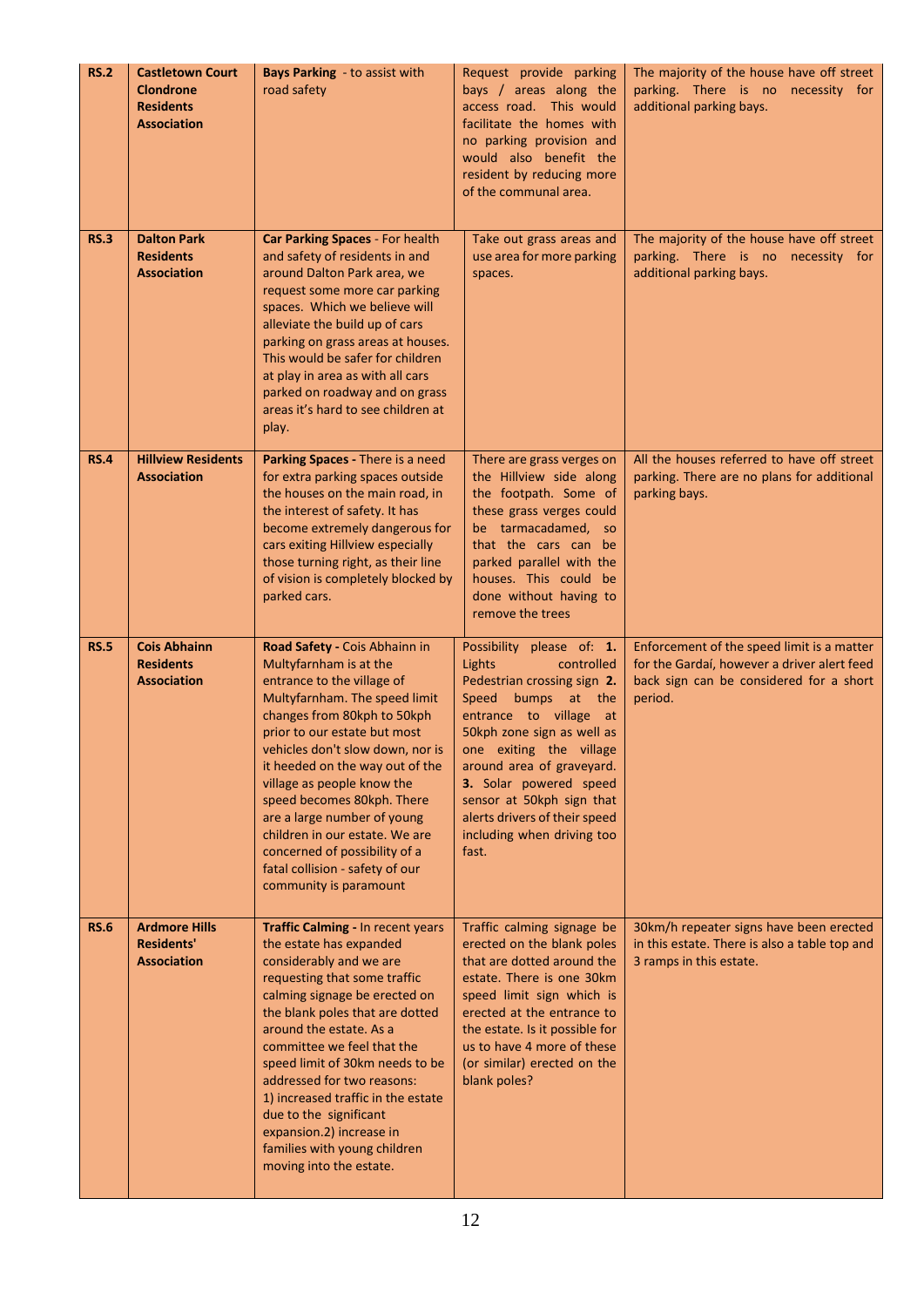| <b>RS.7</b>  | <b>Michaels Park,</b><br><b>Mullingar</b>                                                 | <b>Speeding Traffic - leading to</b><br>concerns in the site for the<br>safety of children and residents.                                                                                                                                                                                                                                                                           | Request<br>Westmeath<br>County Council to<br>put<br>speed ramps on site                                                                                                                                                                                                                                                            | This will be investigated. This has being<br>referred to the Housing Section.                                                                                                                                                                                                                    |
|--------------|-------------------------------------------------------------------------------------------|-------------------------------------------------------------------------------------------------------------------------------------------------------------------------------------------------------------------------------------------------------------------------------------------------------------------------------------------------------------------------------------|------------------------------------------------------------------------------------------------------------------------------------------------------------------------------------------------------------------------------------------------------------------------------------------------------------------------------------|--------------------------------------------------------------------------------------------------------------------------------------------------------------------------------------------------------------------------------------------------------------------------------------------------|
| <b>RS.8</b>  | <b>Dalton Park</b><br><b>Residents</b><br><b>Association</b>                              | <b>Speeding Traffic: The cars are</b><br>speeding from School onto link<br>road and leave it very<br>dangerous for Residents in<br>area.                                                                                                                                                                                                                                            | Traffic calming measures<br>on link road                                                                                                                                                                                                                                                                                           | There is a 30km/h speed limit in this estate<br>as well as table top and speed ramps.<br>There is no plans for additional signage.                                                                                                                                                               |
| <b>RS.9</b>  | <b>Bundaire</b><br><b>Residents</b><br><b>Committee</b>                                   | Speed ramps are requested as<br>the residents in area are<br>terrified that small children<br>playing could be injured by<br>speeding cars.                                                                                                                                                                                                                                         | Speed<br>ramps residents<br>believe would alleviate the<br>worry and slow down the<br>traffic somewhat<br>thus<br>avoiding a serious accident.                                                                                                                                                                                     | There is a 30km/h speed limit in this<br>estate. In addition, traffic calming will be<br>installed at the junction with Boreen<br>Bradach as part of the ongoing house<br>construction works.                                                                                                    |
| <b>RS.10</b> | <b>Disability working</b><br><b>Group</b>                                                 | At jasmine going on up Austin<br>friars St. One cannot get clear<br>on the downhill journey at that<br>point when someone is coming<br>round that corner, so 2 m<br>distance is hard to maintain<br>except by going out onto the<br>road at busy times.                                                                                                                             | A mirror should be placed<br>there opposite the tennis<br>club on the jasmine side to<br>allow a view of oncoming<br>pedestrians/wheelchair<br>users.                                                                                                                                                                              | Unfortunately there is a pinch point in the<br>footpath at this location. There is no scope<br>for widening the footpath at the present<br>time, however, the District Engineer will<br>meet with representatives of the<br>Disability. Working Group. Meeting can<br>be facilitated post Covid. |
| <b>RS.11</b> | <b>Disability working</b><br>Group                                                        | The traffic lights at Annebrooke<br><b>House on Austin friars Street</b><br>seem to have gone "smart" as<br>seems to be the case<br>everywhere. People have to<br>repress the pedestrian lights so<br>many times, a covid19 risk.                                                                                                                                                   | If these lights have gone<br>'smart'; please put up a<br>sign to declare<br>the<br>touching of lights or having<br>the pedestrian lights isn't<br>necessary for crossing the<br>road.                                                                                                                                              | These pedestrian lights are activated by<br>the push button.                                                                                                                                                                                                                                     |
| <b>RS.12</b> | <b>Brosna Park</b><br><b>Residents</b><br><b>Association</b><br>Kilbeggan                 | Speeding cars along the Relic<br>Rd, Kilbeggan, between Brosna<br>Park and the head of the main<br>street - safety issue for all<br>residents mainly children,<br>elderly and Gym members (Fit<br>Factory)                                                                                                                                                                          | Ramps/ Traffic<br>Speed<br>Calming measures on Relic<br>Road at: I. Brosna Court; ii.<br>Across from Fit Factory<br>Gym; iii. Across from<br>Children's Playground; iv.<br><b>Entrance to Brosna Park</b>                                                                                                                          | This is not an issue for the Municipal<br>District of Mullingar Kinnegan, this issue<br>has being referred to the Athlone Moate<br>District Office for response.                                                                                                                                 |
| <b>RS.13</b> | <b>Castlepark</b><br><b>Residents</b><br><b>Association</b><br>Rochfortbridge             | Traffic - High volume of traffic<br>entering and exiting Castlepark<br>estate, often at high speed is<br>putting small children at risk.<br>Residents fear a major injury or<br>worse to a small child. Even<br>though it is a relatively small<br>estate many vehicles transit in<br>and out. At least one incident<br>has occurred involving a small<br>child being hit by a car. | Small speed ramps located<br>at three<br>locations in<br>Castlepark Estate would<br>slow vehicles down. The<br>suggested locations are at<br>1) Near entrance to estate<br>at<br>19 Castlepark;<br>$\left( 2\right)$<br>Approximately 50m into<br>the estate at 24 Castlepark;<br>3) After right turn in estate<br>at 9 Castlepark | There is a 30km/h speed limit and there<br>are traffic calming chicanes. It is a matter<br>for the Gardaí to enforce the speed limit.<br>No further work planned.                                                                                                                                |
| <b>RS.14</b> | <b>Ashcroft/Village</b><br><b>Close Residents</b><br><b>Association/Group</b><br>Raharney | Ashcroft Estate: Turning bay in<br>estate is being clogged up by<br>parked cars. Residents have<br>been informed that it is a issue<br>for emergency vehicles to<br>access houses in the estate.                                                                                                                                                                                    | Placement<br>of<br>signage<br>stating:<br>Emergency<br>Vehicles only.                                                                                                                                                                                                                                                              | There is off street parking at every house<br>in this estate.                                                                                                                                                                                                                                    |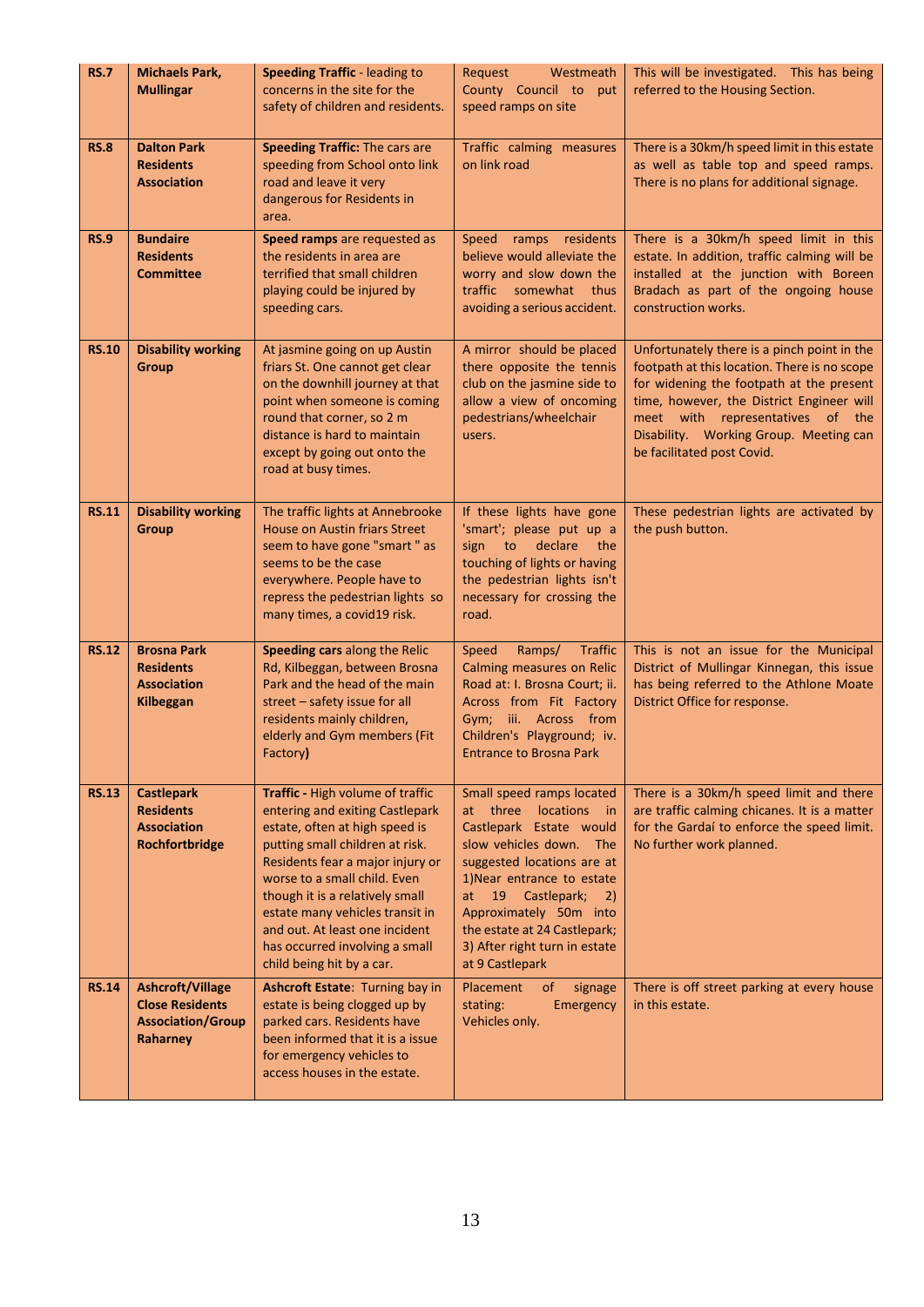| <b>RS.15</b> | <b>Streete and</b><br><b>District</b><br><b>Community</b><br><b>Development</b> | <b>Dangerous Junction: It is</b><br>impossible to see towards<br>Lismacaffrey when coming out<br>of this junction from<br>Coolnagun. This has been the<br>scene of many minor accidents<br>over the years and has been<br>recently been highlighted as a<br>health and safety concern.                                                                                                                                                                                                                                                                                                                                                                                                                                                                                                                                                                                                                                                                                                                                                                                                                                                  | Request that this junction<br>is checked                                                                                                                                                                                                                                                                                                                                               | Hedge cutting notice has been served on<br>the landowner.                                                                                                                                                                                                                                                                                                                                                                                                                                                                                                                                                                                               |
|--------------|---------------------------------------------------------------------------------|-----------------------------------------------------------------------------------------------------------------------------------------------------------------------------------------------------------------------------------------------------------------------------------------------------------------------------------------------------------------------------------------------------------------------------------------------------------------------------------------------------------------------------------------------------------------------------------------------------------------------------------------------------------------------------------------------------------------------------------------------------------------------------------------------------------------------------------------------------------------------------------------------------------------------------------------------------------------------------------------------------------------------------------------------------------------------------------------------------------------------------------------|----------------------------------------------------------------------------------------------------------------------------------------------------------------------------------------------------------------------------------------------------------------------------------------------------------------------------------------------------------------------------------------|---------------------------------------------------------------------------------------------------------------------------------------------------------------------------------------------------------------------------------------------------------------------------------------------------------------------------------------------------------------------------------------------------------------------------------------------------------------------------------------------------------------------------------------------------------------------------------------------------------------------------------------------------------|
| <b>RS.16</b> | <b>Streete and</b><br><b>District</b><br><b>Community</b><br><b>Development</b> | Dangerous Junction- At the<br>junction of the Lismacaffrey to<br>Boherquill road L 1927 and the<br>new line road L 58281 at<br>Boherquill church.                                                                                                                                                                                                                                                                                                                                                                                                                                                                                                                                                                                                                                                                                                                                                                                                                                                                                                                                                                                       | removing<br>By<br>approximately 20 meters<br>hedgerow on the<br>of<br>Lismacaffrey side of this<br>junction and replacing with<br>it suitable fencing. The<br>removal of the hedge grow<br>would create a step back<br>which would allow clear<br>vision to the L 1927.                                                                                                                | Hedge cutting notice has been served on<br>the landowner.                                                                                                                                                                                                                                                                                                                                                                                                                                                                                                                                                                                               |
| <b>RS.17</b> | <b>Streete and</b><br><b>District</b><br><b>Community</b><br><b>Development</b> | <b>Road Gritting -Dangerous busy</b><br>Route during winter months.<br>This road carries a High volume<br>of traffic all year round. The<br>L1927 is a main link road<br>between N4 Dublin to Sligo, and<br>the R 395 Delvin to<br>Edgeworthstown also<br>connecting Granard. This has<br>been the scene of many minor<br>accidents over the years in<br>winter months; this could<br>possibly have been avoided if<br>the road had been gritted. This<br>route has been recently<br>highlighted as a necessary<br>emergency route connecting<br>north Westmeath and North<br>Longford to the Cavan border.<br>We wish to raise a health and<br>safety and wellbeing concern.<br>This road was blocked last year<br>by the adverse weather<br>conditions. We relied heavily on<br>local farmers who used their<br>machinery to open the road.<br>We request Westmeath County<br>Council for this road to be part<br>of the winter road gritting and<br>snow clearing plan. Where -<br>location of the issue: From the<br>junction of the Lismacaffrey<br>crossroads on L 1927 to Main<br>N4 at Rathowen church,<br>approximately 7 km's | We ask that this route be<br>included in the Westmeath<br>winter Road gritting and<br>snow clearing plan, this is a<br>vital link road connecting<br>many regional locations.<br>link<br><b>The</b><br>is<br>only<br>approximately 7 kms and<br>makes economic sense, for<br>gritting Lorries to complete<br>a route rather than double<br>back on themselves at the<br>county border. | <b>Westmeath County Council's Winter</b><br>Service Plan 2020-2021 identifies the<br>Priority Routes which are treated with salt<br>each time they are deemed necessary to<br>do so. While the L1927 is a link road from<br>the N4 to the R395 Delvin to<br>Edgeworthstown road it is not included as<br>a Priority Route due to the operational<br>constraints of our current Winter<br><b>Maintenance Services. The Priority Routes</b><br>within the county will be reviewed again<br>for next year's Winter Services Plan 2021-<br>2022 and the L1927 can be considered for<br>inclusion as a subject to operational<br>capacity becoming available |